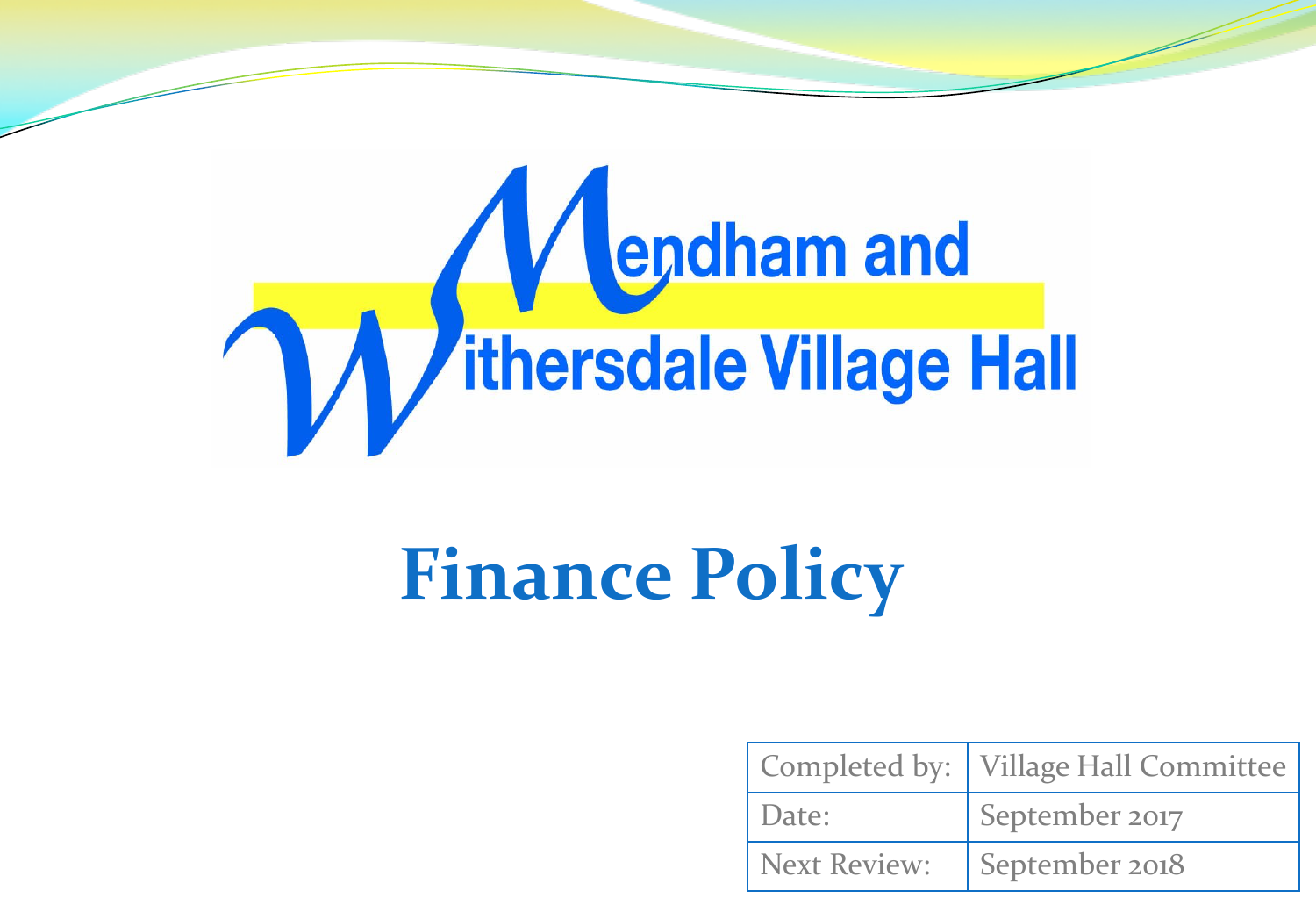## Policy Statement

- The trustees will manage the assets of the charity in accordance with the Mendham & Withersdale Trust Deed
- The trustees will insure the Hall property with a reputable Insurance Company on an 'All Risks' basis for its full rebuild value; the sums insured shall be reviewed at each policy renewal.
- Financial records will be kept to ensure that the hall meets its legal and other obligations under Charity Law, Revenue and Customs and common law.
- The financial year will end on 30<sup>th</sup> September and accounts for each financial year will be drawn up and approved by the trustees prior to being presented to the Annual General Meeting held within 6 months of the financial year end.
- Where appropriate the accounts will be independently examined by an auditor or examiner of accounts appointed by the Trustees.
- The trustees will approve an income and expenditure budget prior to the start of each financial year and monitor financial performance at every meeting
- The trustees shall approve a Reserves Policy and determine the extent and nature of reserves designated as Restricted Funds.
- All funds will be held in accounts in the name of Mendham & Withersdale Village Hall at such banks and on such terms as the trustees shall decide.
- All cheques and transfer documents shall require the signatures of two of three trustees.
- The treasurer shall present a financial report to every meeting of the trustees: the format and content of the report to be decided by the trustees.
- All expenditure shall be properly authorised and documented; all income shall be paid into the bank without delay.
- The trustees will undertake a financial risk assessment of all trust activities and review it annually.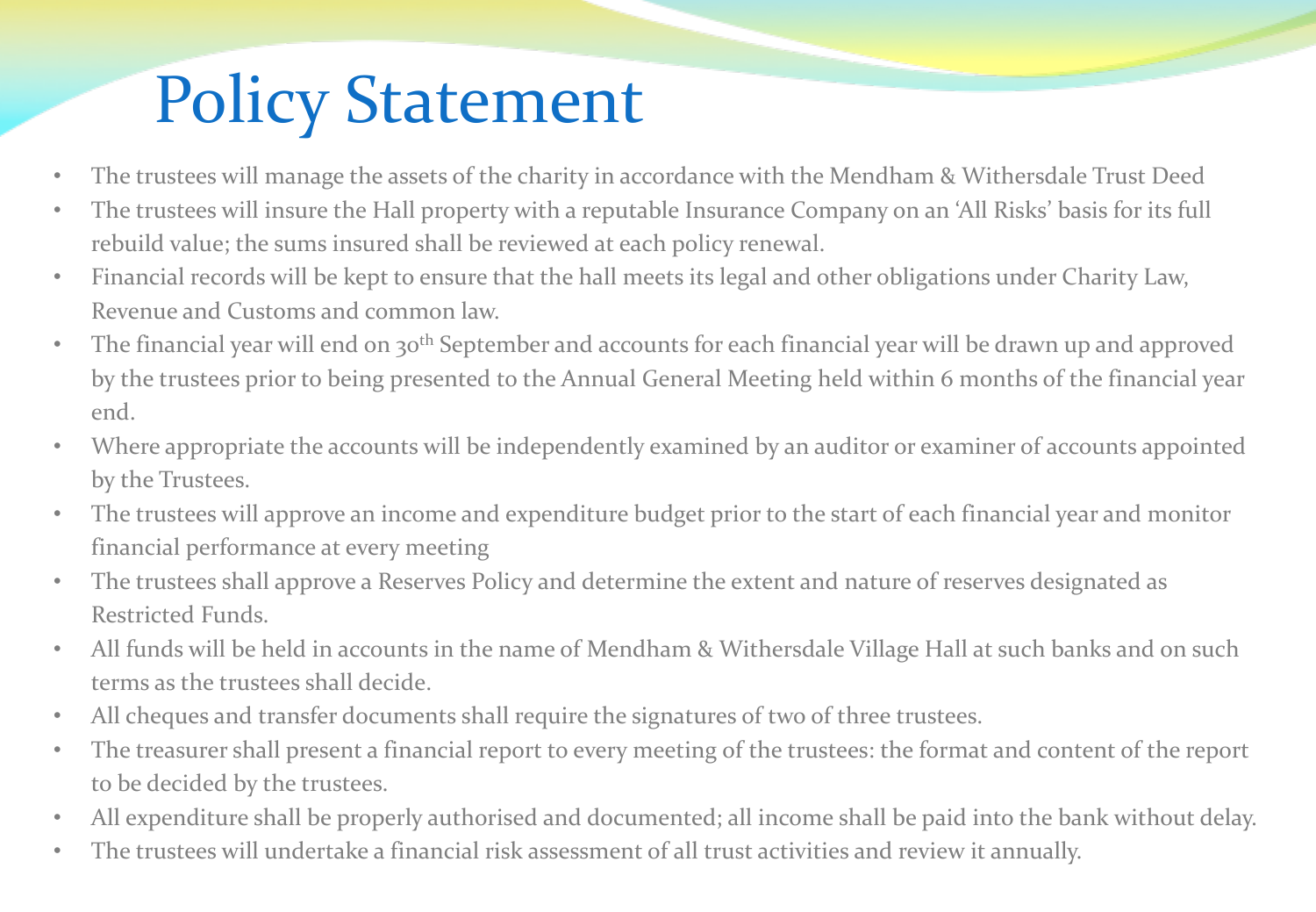## Proceducres

#### **Financial Records**

A cashbook analysing all the transactions in the Village Hall bank account(s) shall be kept up to date by the treasurer

#### **Payment Procedure**

a) The treasurer (or another nominated Committee member) will be responsible for holding the cheque book (unused and partly used cheque books) which should be kept under lock and key.

b) Blank cheques will never be signed.

c) The relevant payee's name will always be inserted on the cheque before signature and the cheque stub will always be properly completed.

d) No cheques should be signed without original documentation.

#### **Income Procedure**

a) All income will be paid into the bank without deduction.

b) Cash is to be counted by the person collecting it and handed, with a signed note of the amount, to the treasurer who should count the cash in the presence of the collector (or other person if collector not present) and confirm the amount.

c) Hiring agreement forms showing conditions of hire, date, purpose of hire, the fee charged and total due must be signed by the hirer on booking. Invoices for regular hirers will be issued periodically as agreed and occasional hirers will pay the full fee in advance. The treasurer will then account for the income.

#### **Payment Documentation**

a) Every payment out of the bank accounts will be evidenced by an original invoice. The cheque signatory should ensure that it is referenced with cheque number; date cheque drawn; amount of cheque; who signed the cheque. b) The majority of payments will be made by cheque. A small petty cash, totalling no more than £250 at any one time, will be held and fully reconciled by the treasurer periodically. Petty cash payments will be backed up by receipts.